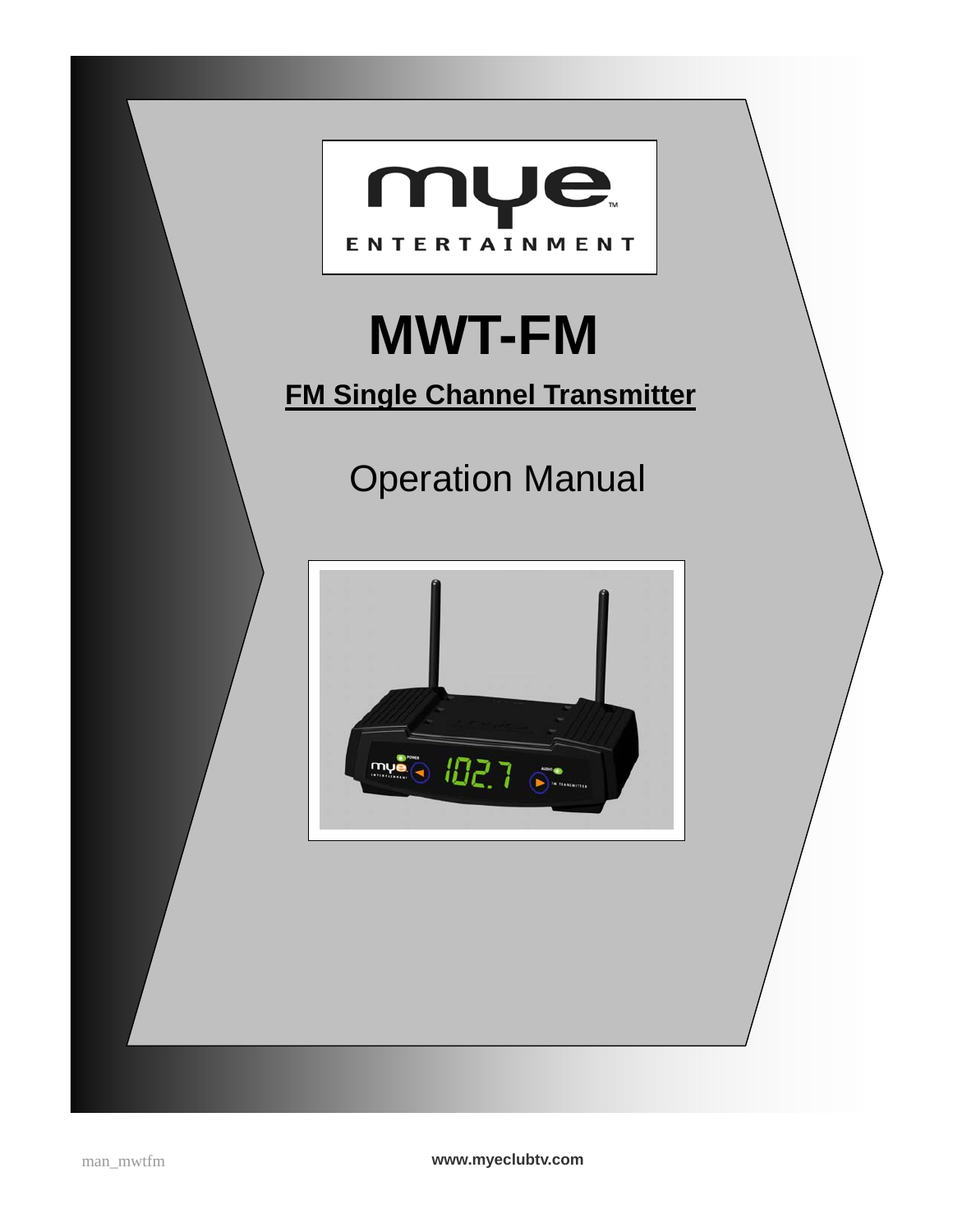# **CONTENTS**

| FCC COMPLIANCE STATEMENT        | 3 |
|---------------------------------|---|
| INDUSTRY CANADA COMPLIANCE      | 3 |
|                                 | 4 |
|                                 | 5 |
| FINDING FM RADIO FREQUENCIES    | 5 |
| SETTING THE TRANSMITTER CHANNEL | 5 |
| LOCKING THE FREQUENCY SELECTOR  | 6 |
| CONNECTING THE TRANSMITTER      | 6 |
|                                 | 7 |
| MWT-FM MOUNTING BRACKET         | 8 |
|                                 | 9 |
|                                 |   |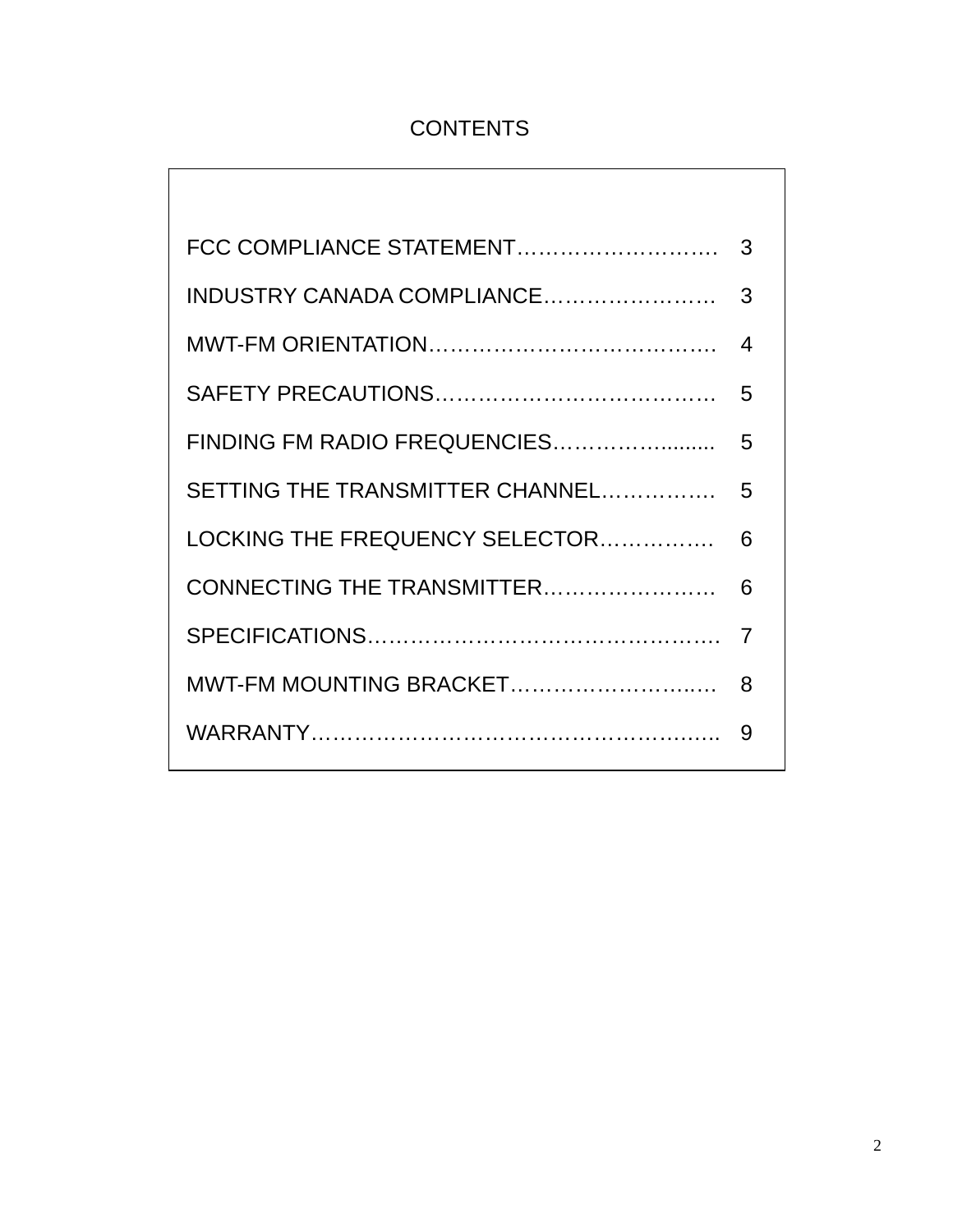#### **FCC COMPLIANCE STATEMENT**

This device complies with Part 15 of the FCC Rules.

Operation of this device is subject to the following two conditions:

(1) This device may not cause harmful interference, and

(2) This device must accept any interference received, including interference that may cause undesired operation.

This equipment has been tested and found to comply with the limits for a Class B digital device, pursuant to Part 15 of the FCC Rules. These limits are designed to provide reasonable protection against harmful interference in a residential installation. This equipment generates, uses and can radiate radio frequency energy and, if not installed and used in accordance with the instructions, may cause harmful interference to radio communications. However, there is no guarantee that interference will not occur in a particular installation. If this equipment does cause harmful interference to radio or television reception, which can be determined by turning the equipment off and on, the user is encouraged to try to correct the interference by one or more of the following measures:

- Reorient or relocate the receiving antenna.
- Increase the separation between the equipment and receiver.
- Connect the equipment into an outlet on a circuit different from that to which the receiver is connected.
- Consult the dealer or an experienced radio/TV technician for help.

This equipment has been verified to comply with the limits for a Class B computing device, pursuant to the FCC Rules. Operation with non-approved equipment is likely to result in interference to radio and TV reception. The user is cautioned that changed and modifications made to the equipment without the approval of the manufacturer could void the user's authority to operate this equipment.

#### **INDUSTRY CANADA COMPLIANCE STATEMENT**

(1) This device may not cause harmful interference, and

(2) This device must accept any interference received, including interference that may cause undesired operation.

MYE Entertainment

25129 The Old Road

Suite 305

Stevenson Ranch, Ca. 91381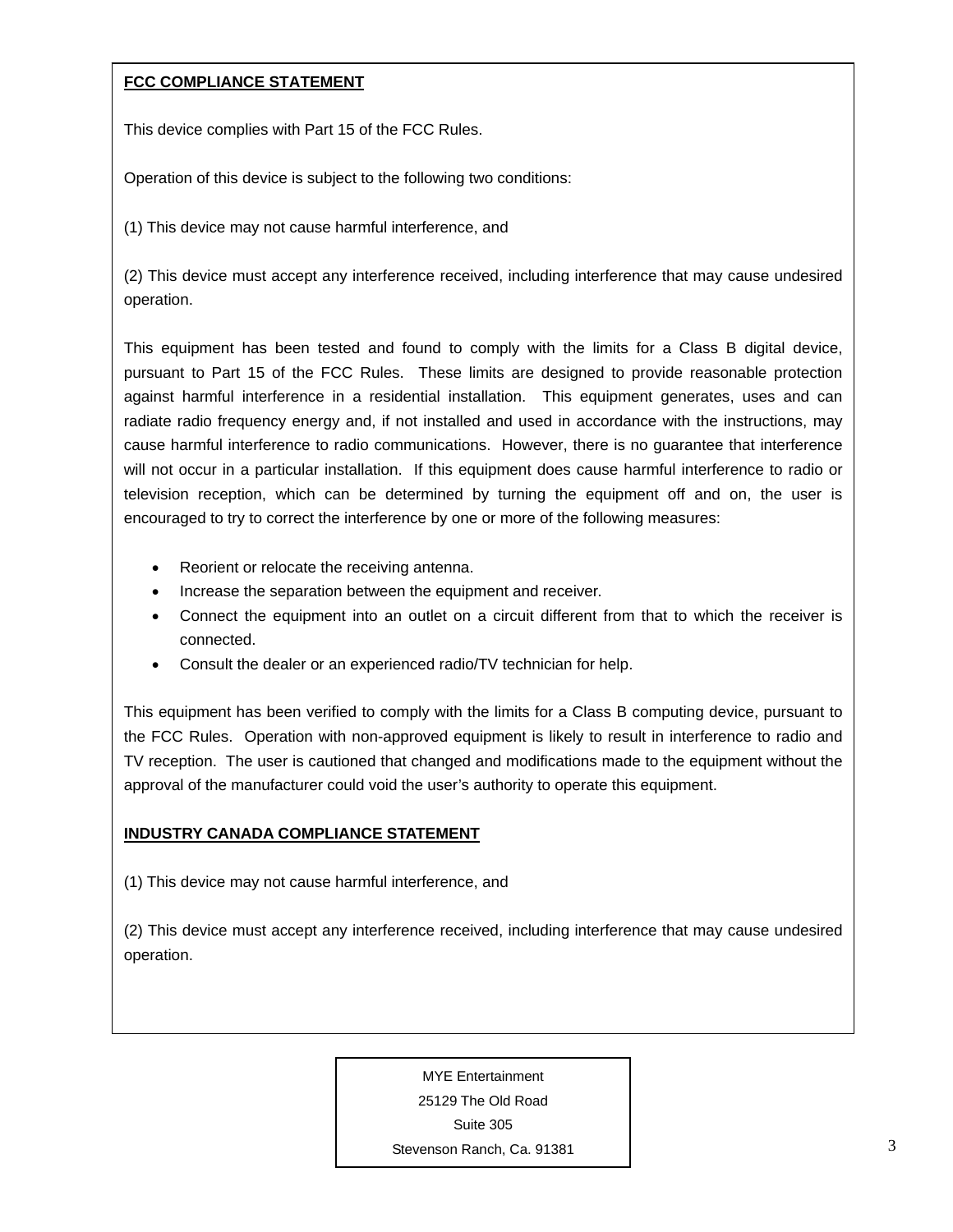# **MWT-FM Orientation**



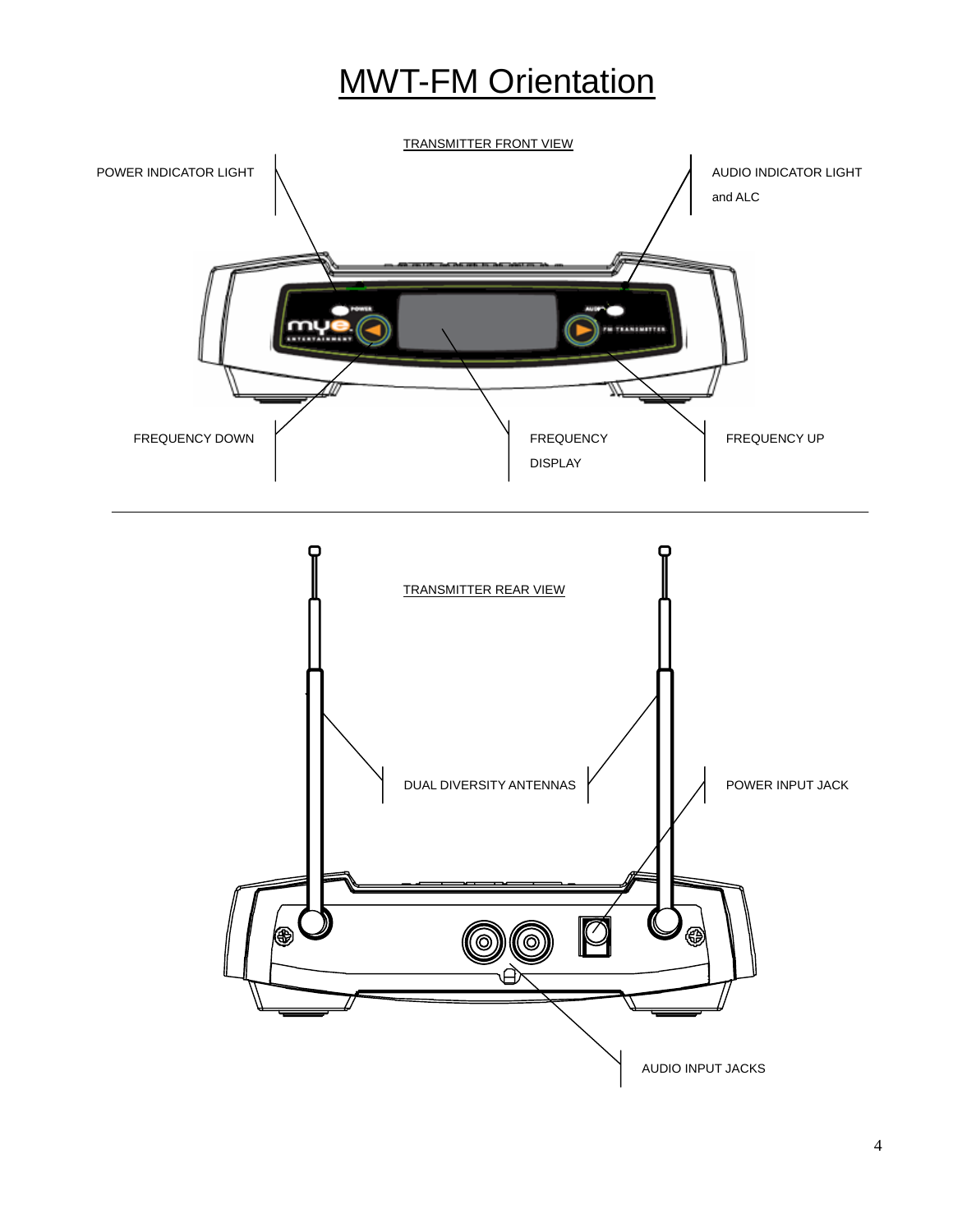#### **Safety Precautions**

- Read all instructions in this manual.
- Use the power adapter provided.
- Position cables safely.
- Keep the unit away from water and moisture.
- Keep the unit away from excessive heat.
- Do not drop.
- Do not open.
- Have all service performed by a qualified technician.

## Finding Available FM Radio Channels to Transmit On

Use a personal digital FM radio or MYE MWC-FM controller and begin with the tuner at one end of the FM frequency band. Listening through your headphones, tune up or down the band, one frequency increment at a time. When you hear a frequency that does not exhibit typical broadcast radio reception but is just "static noise" or "white noise", it is a frequency that is currently not carrying a FM radio transmission. This is considered an available frequency. This frequency may be legally used for low level FM audio transmitting in keeping with FCC compliance. Make a note of this FM channel as it is displayed on your FM digital receiver. (Example 93.7) Continue up or down the FM frequency band and document as many channels as needed to coincide with the number of MYE FM transmitters you desire to use.

*Note: Many cities and areas are heavily populated with FM radio stations. This crowding may affect the number of MYE FM transmitters you can use as it will limit the number of available open FM frequencies.* 

## SETTING the TRANSMITTER CHANNEL

Using the Frequency Up / Down buttons on the front panel of the transmitter, scroll up or down the FM band to the frequency you have determined is appropriate.



TRANSMITTER FREQUENCY SET TO TRANSMIT ON 102.7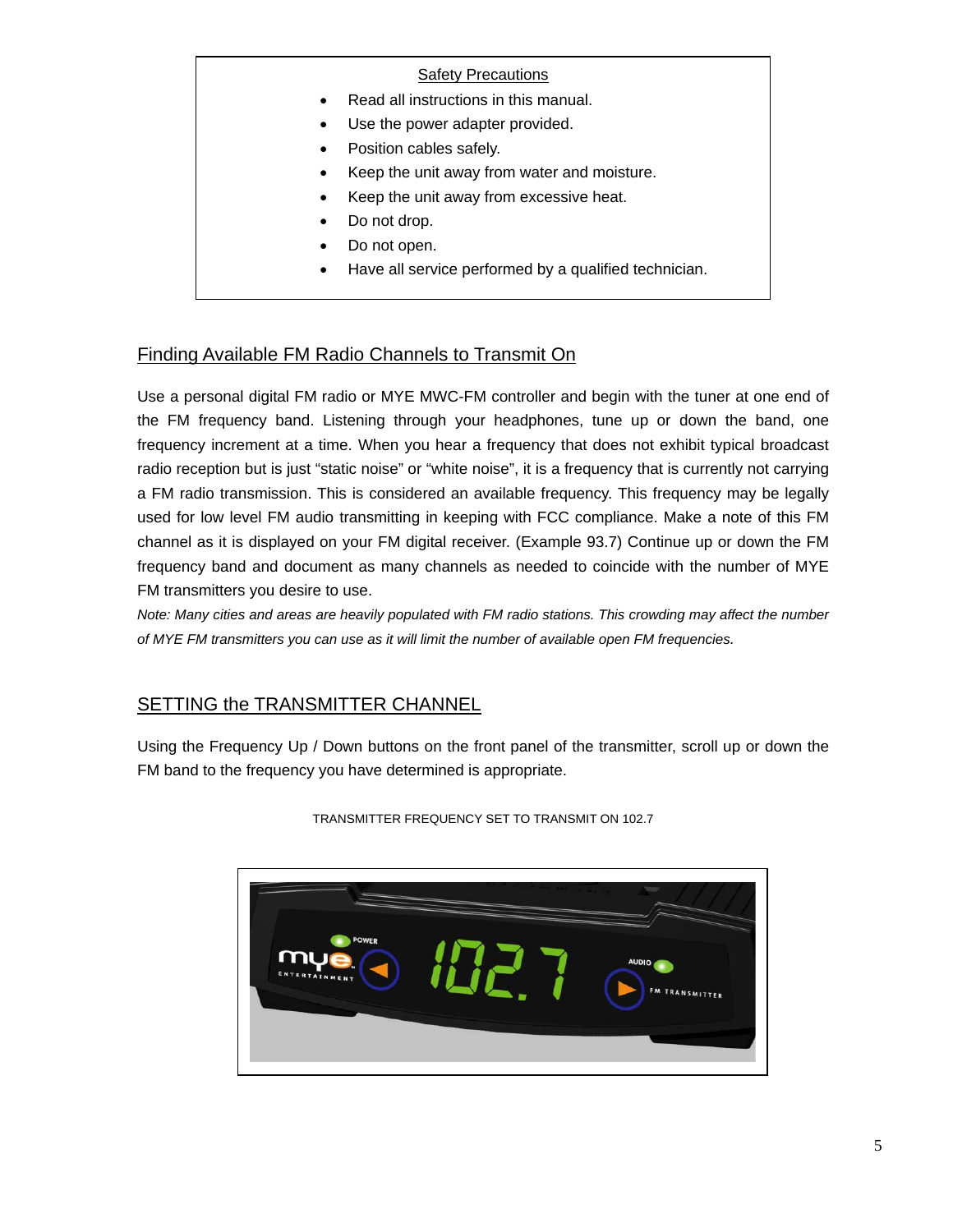## "Locking" the Frequency Selector

Once the frequency is selected it can be locked-in to avoid accidental or unwanted adjustments.

**LOCK**: Press and HOLD down the Frequency UP and Frequency DOWN buttons for 3 seconds. "Loc" will appear in the LED display. The frequency selector is now locked and cannot be changed. Upon power down the unit will power up to the locked frequency.

**UNLOCK**: Press and HOLD the Frequency UP and Frequency DOWN buttons for 3 seconds. "uLoc" will appear in the LED display. The unit is now unlocked and the frequency can be changed. Upon power down the unit will power up to the last frequency it was set at.

#### Connecting the MWT-FM to an Audio Source

#### Audio Output

TV's, VCR's CD players, DVD players, Satellite and Radio Tuners can be used as audio sources for the MWT-FM. All will require stereo RCA style audio output jacks in order to use the supplied MYE stereo audio cable. Audio sources that use different output jacks will require a different audio cable.

To use a **TELEVISION** as an audio source for the MWT-FM transmitter, the TV must have "Audio Output Jacks." Televisions with this capability may come with either "Fixed" or "Variable" audio output. Please consult your television Owner's Manual as to their operation.

Connect the Transmitter

- 1. Using the stereo audio cable supplied, connect one end into the left and right audio OUTPUT jacks of the audio source.
- 2. Plug the other end of the audio cable into the left and right audio INPUT jacks on the MWT-FM transmitter.



EXAMPLE: TRANSMITTER TO TV CONNECTION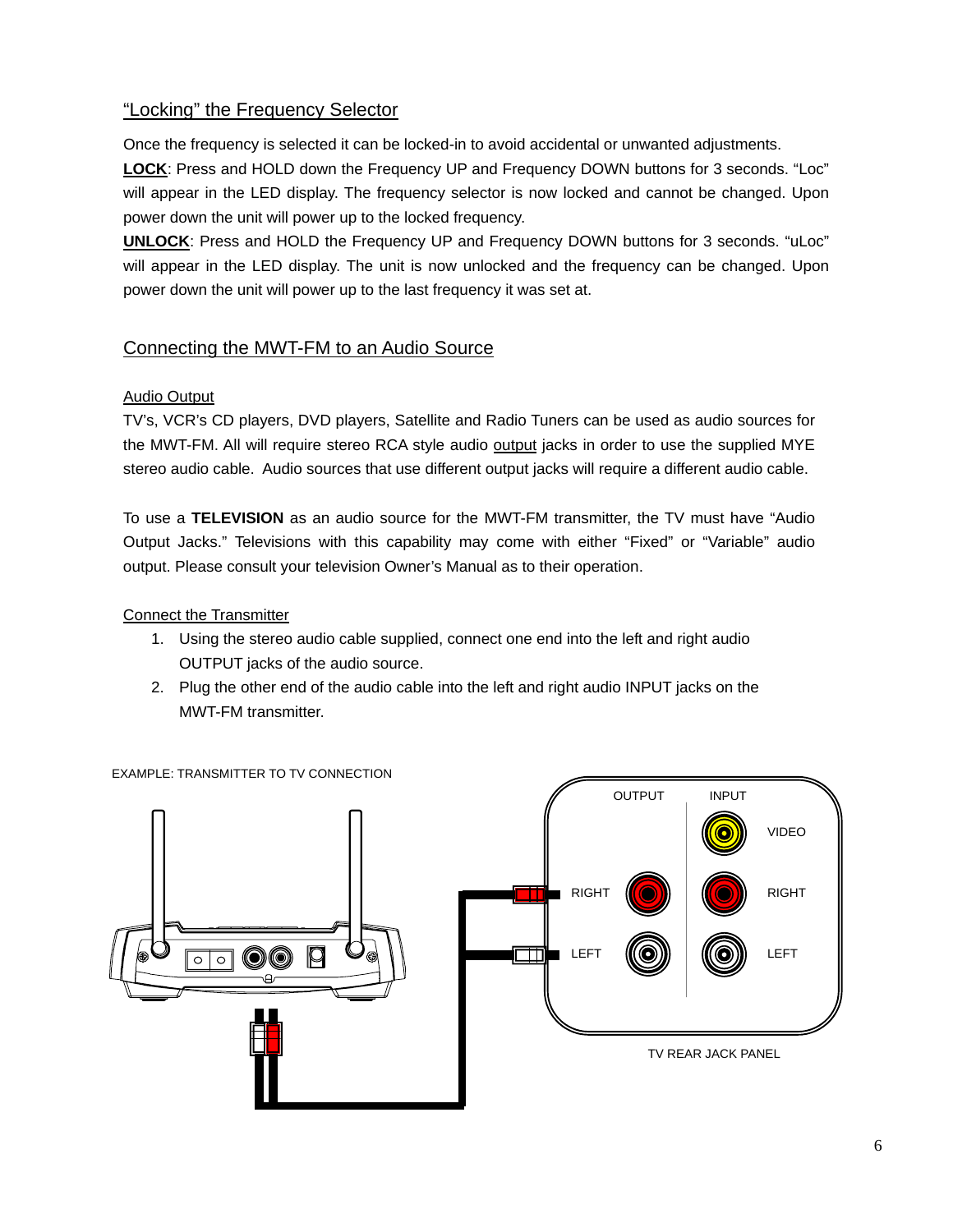#### Connecting the MWT-FM to an Audio Source - cont

Note: The MWT-FM Transmitter features an Automatic Level Control (ALC) to provide distortion free sound without concern for loud commercials or audio track spikes.

- 3. Insert the DC power plug into the DC power jack on the MWT-FM and plug the AC power adapter into an AC outlet. The power light on the MWT-FM will turn "GREEN". The unit is now ON.
- 4. Turn on your audio source and adjust audio level. When the audio signal is being received by the MWT-FM transmitter at an acceptable level the AUDIO INDICATOR LIGHT will turn GREEN.
- 5. When using TV's with audio output, turn the speakers down or off. (Consult your TV's Owner's Manual for Fixed and Variable Audio Output operation.)
- 6. When the audio drops BELOW an acceptable level for the Automatic Level Control (ALC) the audio light will turn OFF. A flashing GREEN audio light does not require adjustment of the audio source for normal operation. When an acceptable audio level returns to the unit, the light will turn green again. A flashing GREEN light may happen during TV programs or songs when audio is low or not present.
- 7. When NO audio level is present for longer than 30 seconds the audio indicator light will turn OFF. (If no audio light is present, check the audio level in the receiving devise then confirm all your audio cable connections and/or check the audio source equipment.)
- 8. When audio rises ABOVE the acceptable level for the Automatic Level Control (ALC) the audio light will turn RED. If the audio light is RED for longer than 30 seconds, check and reduce the settings of the source audio equipment.
- 9. The audio light may occasionally flash RED during some programming when audio levels momentarily rise above acceptable levels. A flashing RED audio light does not need adjustment of the audio for normal operation. When a continuous acceptable audio level is returned to the unit, the light will turn green again. This may happen during some TV programs or songs when audio levels spike naturally.
- 10. Use a MYE Entertainment FM receiver to verify audio transmission is complete.

| <b>Audio Input Sensitivity</b>  | 0.1 to 2 Volts peak-peak (ALC) |
|---------------------------------|--------------------------------|
| Audio Input Impedance           | 5K Ohms                        |
| <b>Signal to Noise</b>          | -70dBm ref.7 volts             |
| Distortion                      | $< 2\%$                        |
| <b>Audio Frequency Response</b> | 20Hz to 18 KHz                 |
| Separation                      | >25dB                          |
| Weight                          | $2$ lbs.                       |
| <b>Power Requirements</b>       | 9 VDC 200 mA                   |

# **SPECIFICATIONS**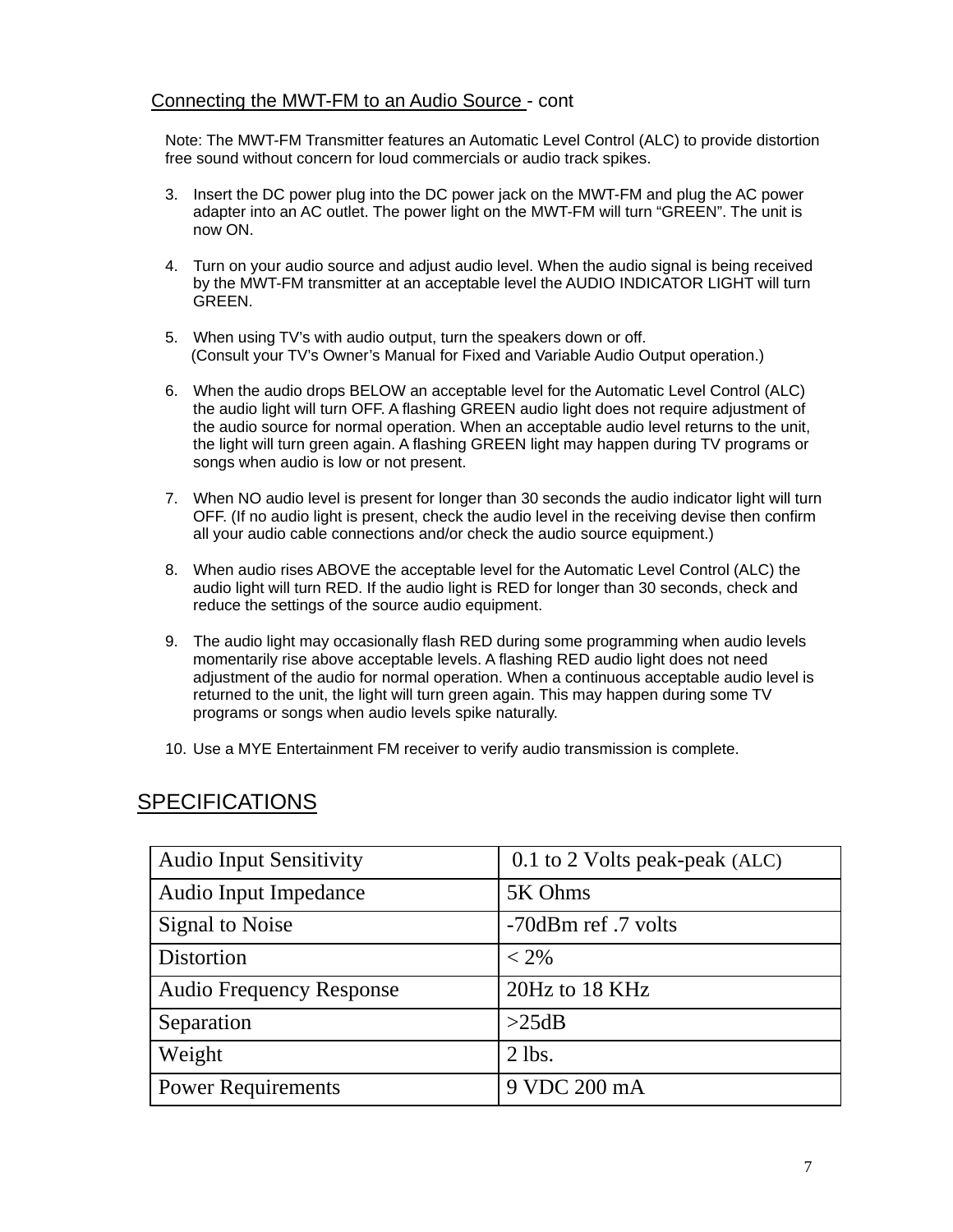#### Mounting Bracket

The MWT-FM comes with a Mounting Bracket that allows for easy wall, ceiling or under-shelf mounting of the transmitter. Four holes in the bracket give access for screws or nylon cable ties. The mounting bracket SNAPS into either the TOP or BOTTOM of the MWT-FM giving the transmitter a high level of adaptability and solid positioning in nearly all mounting scenarios.



MWT-FM MOUNTING BRACKET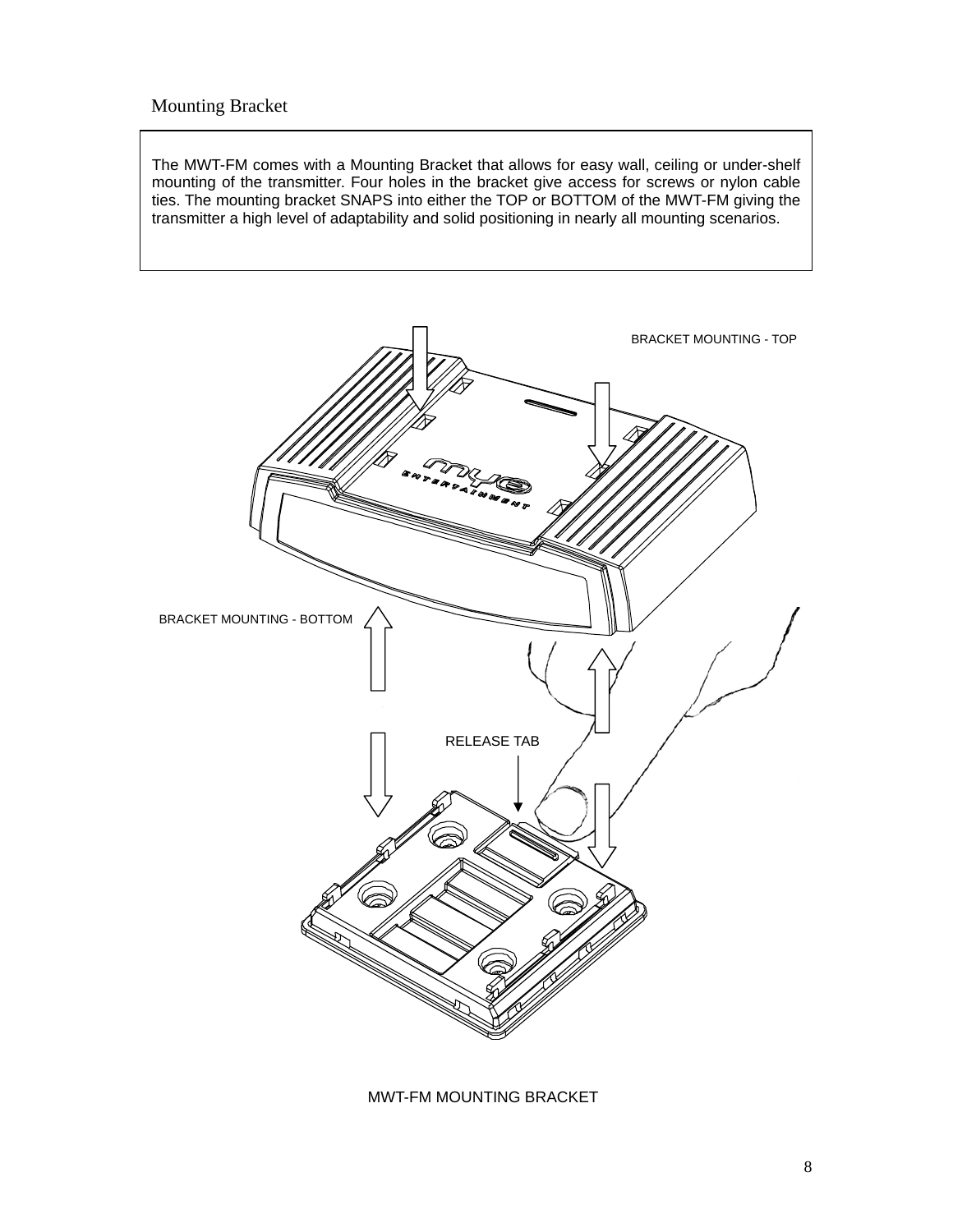#### **WARRANTY Terms and Conditions**

#### **PLEASE READ THESE WARRANTY TERMS AND CONDITIONS CAREFULLY BEFORE USING YOUR MYE ENTERTAINMENT PRODUCT. BY USING THE EQUIPMENT, YOU ARE CONSENTING TO BE BOUND BY THE FOLLOWING WARRANTY TERMS AND CONDITIONS.**

#### LIMITED WARRANTY

MYE ENTERTAINMENT (MYE) WARRANTS ALL NEW MYE PRODUCTS TO BE FREE FROM DEFECTS IN MATERIALS AND MANUFACTURERS FOR THE WARRANTY PERIODS SET FORTH BELOW. THE WARRANTY PERIODS COMMENCE ON THE INVOICE DATE OF THE ORIGINAL PURCHASE. THIS WARRANTY APPLIES ONLY AGAINST DEFECTS DISCOVERED WITHIN THE WARRANTY PERIOD AND EXTENDS ONLY TO THE ORIGINAL PURCHASER OF THE PRODUCT. PARTS REPAIRED OR REPLACED UNDER THE TERMS OF THIS WARRANTY WILL BE WARRANTED FOR THE REMAINDER OF THE ORIGINAL WARRANTY PERIOD ONLY. TO CLAIM UNDER THIS WARRANTY, THE BUYER MUST NOTIFY MYE OR YOUR AUTHORIZED MYE ENTERTAINMENT DEALER WITHIN 30 DAYS AFTER THE DATE OF DISCOVERY OF ANY NONCONFORMITY AND MAKE THE AFFECTED PRODUCT AVAILABLE FOR INSPECTION BY MYE ENTERTAINMENT OR ITS SERVICE REPRESENTATIVE. MYE ENTERTAINMENT PRODUCTS DEEMED DEFECTIVE BY A MYE ENTERTAINMENT REPRESENTATIVE WILL BE ISSUED A RETURN AUTHORIZATION NUMBER. MYE ENTERTAINMENT WILL NOT ACCEPT RETURNS WITHOUT A RETURN AUTHORIZATION NUMBER. MYE ENTERTAINMENT RESERVES THE RIGHT, AT THEIR OPTION, TO REPAIR OR REPLACE THE PRODUCT AFTER VERIFICATION OF DEFECT. PRODUCT THAT FAILS AFTER THE WARRANTY PERIOD EXPIRES WILL BE REPAIRED OR REPLACED AT THE CURRENT PART AND LABOR PRICING AFTER AUTHORIZATION FROM THE CUSTOMER. REPAIRS ARE WARRANTED FOR 90 DAYS. MYE ENTERTAINMENT'S OBLIGATIONS UNDER THIS WARRANTY ARE LIMITED AS SET FORTH BELOW:

WARRANTY PERIODS AND COVERAGE:

MYE ENTERTAINMENT TRANSMITTERS 3 YEAR PARTS, LABOR

#### CONDITIONS AND RESTRICTIONS:

THIS WARRANTY IS VALID ONLY IN ACCORDANCE WITH THE FOLLOWING CONDITIONS:

THE WARRANTY APPLIES TO THE MYE ENTERTAINMENT PRODUCT ONLY 1) WHILE IT REMAINS IN THE POSSESSION OF THE ORIGINAL PURCHASER AND PROOF OF PURCHASE IS DEMONSTRATED. 2) IT HAS NOT BEEN SUBJECT TO ACCIDENT, MISUSE, ABUSE, IMPROPER SERVICE, MECHANICAL OR ELECTRICAL NON-MYE ENTERTAINMENT AUTHORIZED MODIFICATION. 3) CLAIMS MADE WITHIN THE WARRANTY PERIOD.

THIS WARRANTY DOES NOT COVER DAMAGED OR FAILURE CAUSED BY ELECTRICAL WIRING NOT BEING IN COMPLIANCE WITH ELECTRICAL CODES OR MYE'S OWNER MANUAL SPECIFICATIONS, OR FAILURES TO PROVIDE REASONABLE AND NECESSARY MAINTENANCE AS OUTLINED IN THE OWNER'S MANUAL.

WARRANTIES OUTSIDE THE UNITED STATES AND CANADA MAY VARY. PLEASE CONTACT YOUR LOCAL DEALER FOR DETAILS.

LIMITED WARRANTY SHALL NOT APPLY TO:

- 1) SOFTWARE UPGRADES.
- 2) NORMAL WEAR AND TEAR, CONSUMABLES AND COSMETIC ITEMS INCLUDING BUT NOT LIMITED TO LABELS.
- 3) REPAIRS REFORMED ON MYE PRODUCTS MISSING A SERIAL NUMBER OR WITH A SERIAL TAG THAT HAS BEEN ALTERED, REATTACHED OR DEFACED.
- 4) SERVICE CALLS TO CORRECT INSTALLATION OF THE PRODUCT OR INSTRUCT OWNERS ON HOW TO USE THE PRODUCT.
- 5) PICK UP AND DELIVERY INVOLVING REPAIRS
- 6) ANY LABOR COSTS INCURRED BEYOND THE APPLICABLE LABOR WARRANTY PERIOD
- 7) THE USER IS CAUTIONED THAT CHANGES OR MODIFICATIONS NOT EXPRESSLY APPROVED BY THE MANUFACTURER OF THE PRODUCT COULD VOID THE USER'S AUTHORITY TO OPERATE THE PRODUCT.